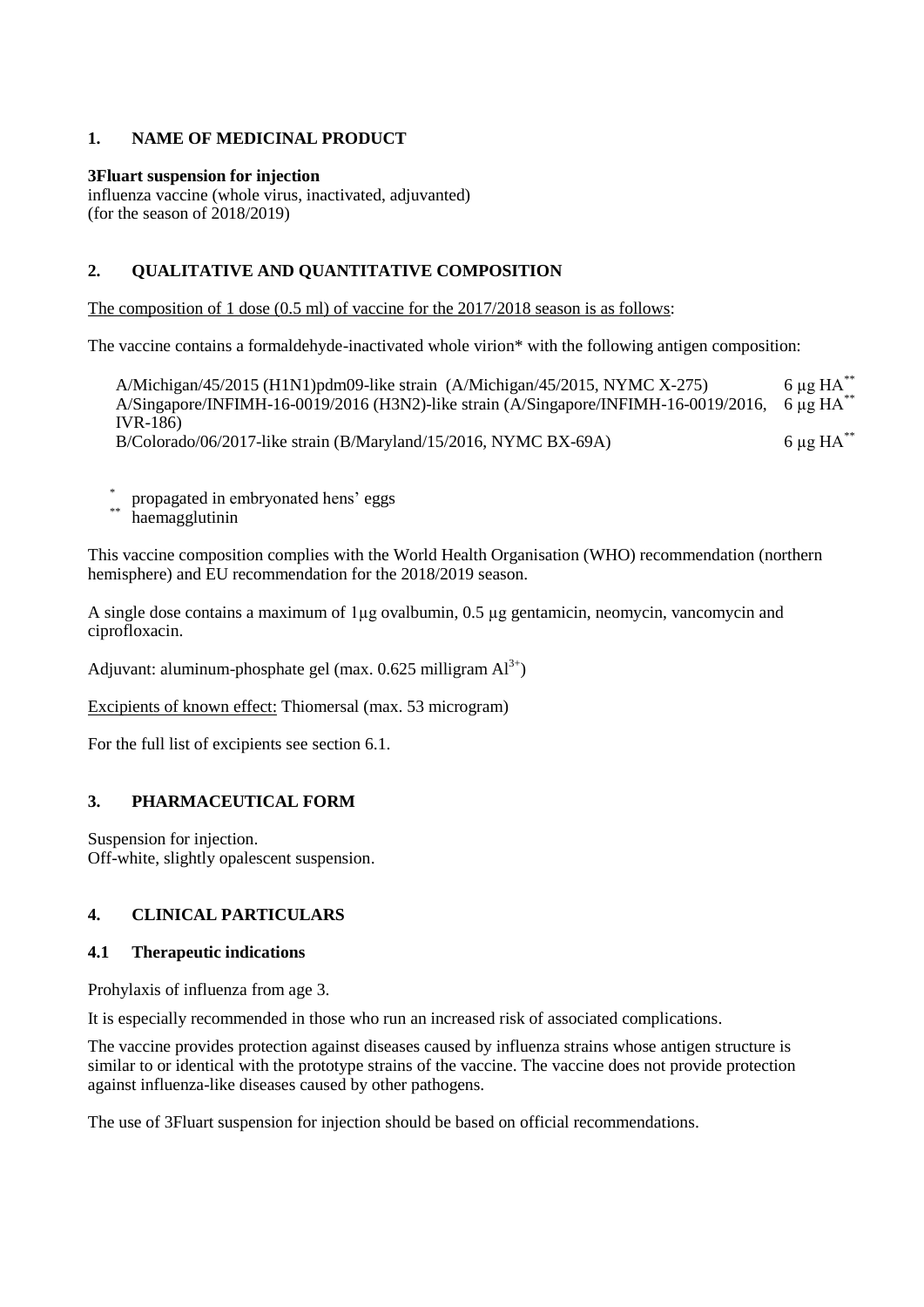### **4.2 Posology and method of administration**

### Posology

*Adults and elderly*: 1×0.5 ml

*Paediatric population* Adolescents above 12 years: 1×0.5 ml Children between 3-11 years of age: 1×0.25 ml

The safety and efficacy of 3Fluart vaccine in children under 3 years have not been established.

Immunisation should be carried out by single injection.

#### Method of administration

The vaccine should be administered intramuscularly, in the deltoid muscle of the upper arm, by means of the supplied sterile safety syringe and needle after careful disinfection of the injection site.

For children aged 3-11 years: the total volume of the homogenized vaccine should be drawn up into the supplied sterile safety syringe and needle then, by holding the syringe upright, a portion of the vaccine should be expelled out of the syringe so that exactly 0.25 ml of the vaccine remains in the syringe. Inject the remaining 0.25 ml content of the syringe intramuscularly after skin disinfection, into the deltoid muscle of the upper arm.

The immune response develops in approximately 2-3 weeks and lasts for several months. Therefore, vaccination is best administered before the epidemic period.

#### *Precautions to be taken before handling or administering the medicinal product*

3Fluart suspension for injection should under no circumstances be administered intravascularly. No intravascular administration of the vaccine is allowed.

For instructions on preparation of the medicinal product before administration, see section 6.6.

### **4.3 Contraindications**

Hypersensitivity to the active substances or to any of the excipients listed in section 6.1, such as thiomersal, or any component that may be present in traces, such as egg (ovalbumin), formaldehyde, gentamicin, neomycin, vancomycin or ciprofloxacin.

Serious complications in the medical history with regard to any previous vaccination: encephalitis/encephalopathy, nonfebrile seizures, Guillain-Barré syndrome, vasculitis, neuritis, facial paresis.

Immunisation shall be postponed in patients with febrile illness or acute infection with 2-3 days after the symptoms disappear.

Contraindicated in children under 3 years of age (see section 4.2).

#### **4.4 Special warnings and precautions for use**

As with all injectable vaccines, appropriate medical treatment and supervision should always be readily available in case of an anaphylactic event following the administration of the vaccine.

The 3Fluart suspension for injection should under no circumstances be administered intravascularly.

Antibody response in patients with endogenous or iatrogenic immunosuppression may be insufficient.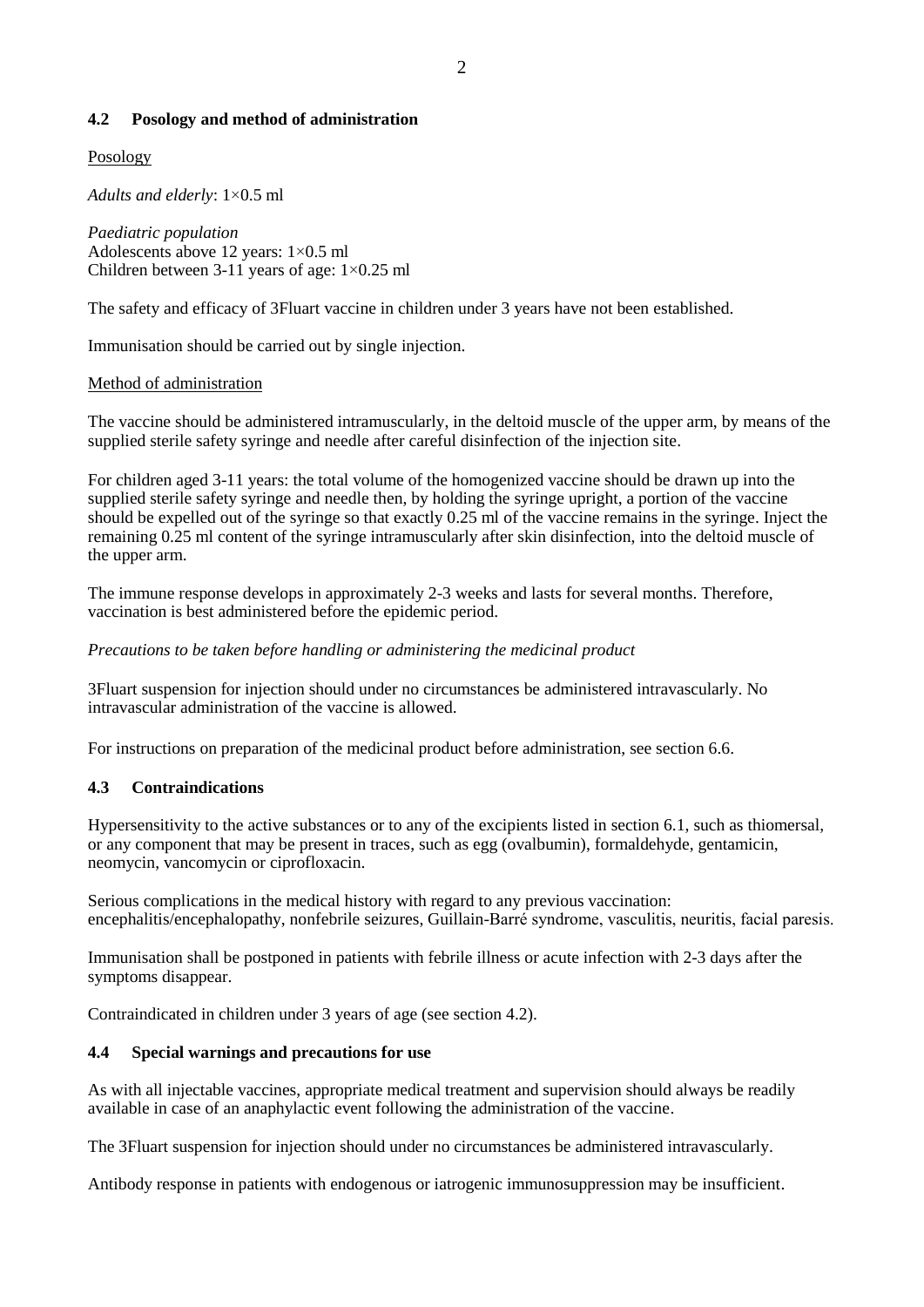The vaccine should be administered with increased caution in patients with known increased susceptibility to febrile seizure since febrile conditions may appear as an undesirable effect of vaccination. In such cases increased monitoring of the patients after vaccination and prevention of fever is recommended.

## **4.5 Interaction with other medicinal products and other forms of interaction**

Based on the results of clinical trials on adults (over 18 years of age) seasonal and pandemic vaccine of the manufacturer can be given at the same time. Immunisation should be carried out on separate limbs.

The immunological response may be diminished if the patient is undergoing immunosuppressant treatment.

Following influenza vaccination, false positive results in serology tests using the ELISA method to detect antibodies against HIV1, Hepatitis C and especially HTLV1 have been observed. The Western Blot technique disproves the false-positive ELISA test results. The transient false positive reactions could be due to the IgM response by the vaccine.

### Paediatric population

Interaction studies have only been performed in adults.

## **4.6 Fertility, pregnancy and lactation**

### Pregnancy

The limited data from vaccinations in pregnant women do not indicate that adverse fetal and maternal outcomes were attributable to the vaccine.

Vaccination of pregnant women is recommended only after careful evaluation of the influenza and associated complications and the undesirable effects of the vaccination.

### **Breastfeeding**

The 3Fluart suspension for injection can be used during breast-feeding.

### Fertility

No fertility data are available.

# **4.7 Effects on ability to drive and use machines**

3Fluart suspension for injection has no or negligible influence on the ability to drive and use machines.

# **4.8 Undesirable effects**

As the vaccine contains inactivated virion, influenza infection cannot be caused by vaccination. Any respiratory disease after vaccination is only a coincidence and is caused by another respiratory pathogen. The most common adverse reaction following injection is erythema (redness of the skin) or vaccination site pain, which usually disappears within 48 hours.

### **Adverse reactions observed from clinical trials**

Frequency of reported side effects:

Very common (≥1/10); Common (≥1/100 to <1/10); Uncommon (≥1/1000 to <1/100); Rare (≥1/10 000 to  $\langle 1/1000 \rangle$ ; Very rare ( $\langle 1/10000 \rangle$ ; Not known (cannot be estimated from the available data)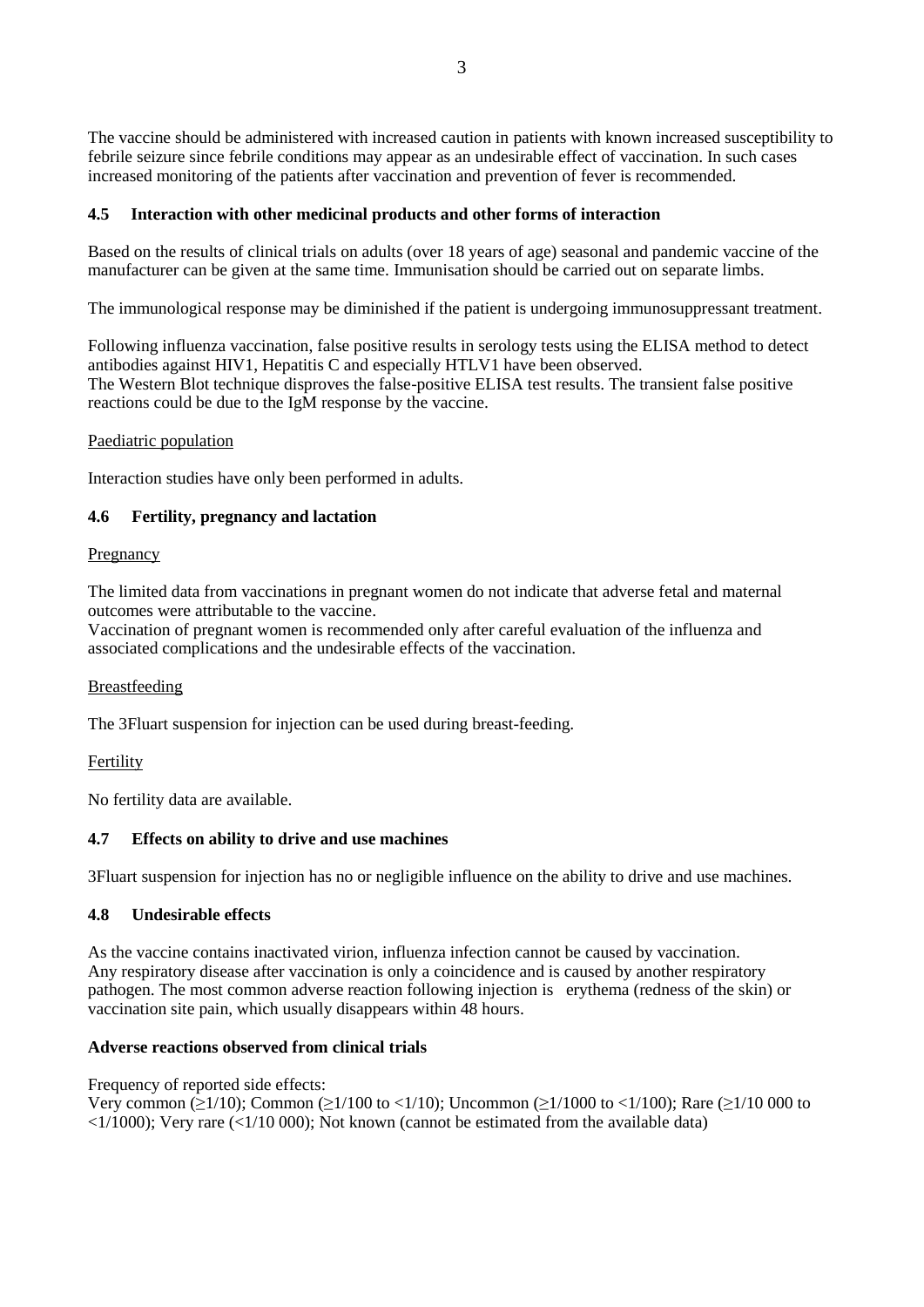| <b>System Organ</b>                                         |                                                                        |  |  |
|-------------------------------------------------------------|------------------------------------------------------------------------|--|--|
| <b>Class</b>                                                | <b>Adverse reactions (Preferred terms)</b>                             |  |  |
| Frequency                                                   |                                                                        |  |  |
| <b>Nervous system disorders</b>                             |                                                                        |  |  |
| Common                                                      | Headache                                                               |  |  |
| Rare                                                        | <b>Dizziness</b>                                                       |  |  |
|                                                             | Hypoesthesia (numbness in arm, vaccination site numbness)              |  |  |
| Respiratory, thoracic and mediastinal disorders             |                                                                        |  |  |
| Not known                                                   | Dysphonia                                                              |  |  |
| <b>Gastrointestinal disorders</b>                           |                                                                        |  |  |
| Rare                                                        | Nausea                                                                 |  |  |
| Musculoskeletal and connective tissue disorders             |                                                                        |  |  |
| Common                                                      | Myalgia                                                                |  |  |
| <i>Uncommon</i>                                             | Arthralgia                                                             |  |  |
|                                                             | Pain in extremity                                                      |  |  |
| Skin and subcutaneous tissue disorders                      |                                                                        |  |  |
| Rare                                                        | Urticaria                                                              |  |  |
| Not known                                                   | Erythema (redness of former vaccination, increase of existing papilla) |  |  |
| <b>General disorders and administration site conditions</b> |                                                                        |  |  |
| Very common                                                 | Vaccination site pain                                                  |  |  |
| Common                                                      | Vaccination site erythema, swelling, induration                        |  |  |
|                                                             | Pyrexia/Fever                                                          |  |  |
|                                                             | Malaise                                                                |  |  |
| <i>Uncommon</i>                                             | Vaccination site haematoma                                             |  |  |
|                                                             | Chills                                                                 |  |  |
|                                                             | Fatigue                                                                |  |  |
| Rare                                                        | Hyperhydrosis                                                          |  |  |
| Not known                                                   | Pallor                                                                 |  |  |

### Paediatric population

Frequency of adverse effects reported in clinical trials in children and adolescents above 3 years is the same as in adults.

### **Adverse reactions reported from post-marketing surveillance**

Data are available for seasonal influenza vaccine containing higher dose of virus than the 3Fluart vaccine. In addition to the above, the following adverse reactions have been reported:

Immune system disorders: Allergic reactions

Nervous system disorders: Parsonage-Turner syndrome\*, paresis\*, IVth nerve paralysis\*

Skin and subcutaneous tissue disorders: Burning sensation, pruritus, rash

Investigations Platelet count decreased (in patients with idiopathic thrombocytopenic purpura)

General disorders and administration site conditions: Asthenia, vaccination site warmth

\* the above adverse events occurred upon co-administration with pandemic monovalent influenza vaccine.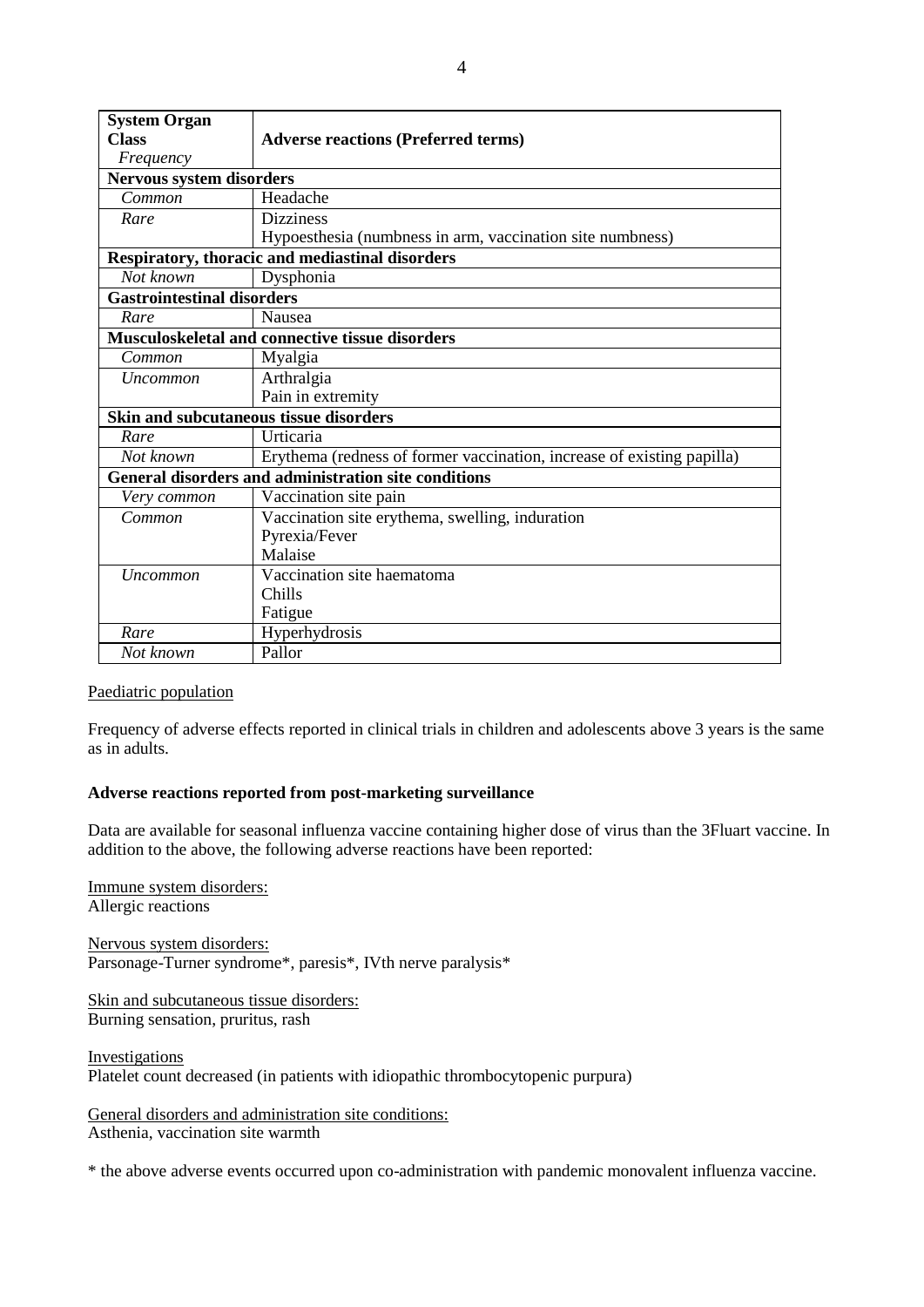Other possible complications according to literature include neuritis, encephalopathy, Guillain-Barré syndrome (GBS), and Gianotti-Crosti syndrome.

The vaccine contains thiomersal (organomercuric compound) as a preservative and therefore it is possible that sensitisation reactions may occur (see section 4.3).

#### Reporting of suspected adverse reactions

Reporting suspected adverse reactions after authorization of the medicinal product is important. It allows continued monitoring of the benefit/risk balance of the medicinal product.

Healthcare professionals are asked to report any suspected adverse reactions via the national reporting system listed in Appendix V.

### **4.9 Overdose**

No data are available on the overdosage of the vaccine.

## **5. PHARMACOLOGICAL PROPERTIES**

#### **5.1 Pharmacodynamic properties**

Pharmacotherapeutic group: Influenza vaccine, ATC code: J07BB01

Seroloprotection is generally obtained within 2 to 3 weeks. The duration of postvaccinal immunity to homologuous strains or to strains closely related to the vaccine strains varies but is usually several months.

The vaccine meets the requirement of the immunogenicity guideline of the European Medicines Agency.

### **5.2 Pharmacokinetic properties**

Not applicable.

### **5.3 Preclinical safety data**

Not applicable.

### **6. PHARMACEUTICAL PARTICULARS**

#### **6.1 List of excipients**

Aluminum chloride hexahydrate, trisodium phosphate dodecahydrate, potassium chloride, thiomersal, disodium hydrogen phosphate dihydrate, potassium dihydrogen phosphate, sodium chloride and water for injection.

### **6.2 Incompatibilities**

In the absence of compatibility studies, this medicinal product must not be mixed with other medicinal products.

## **6.3 Shelf life**

15 months.

The vaccine should be used immediately after opening.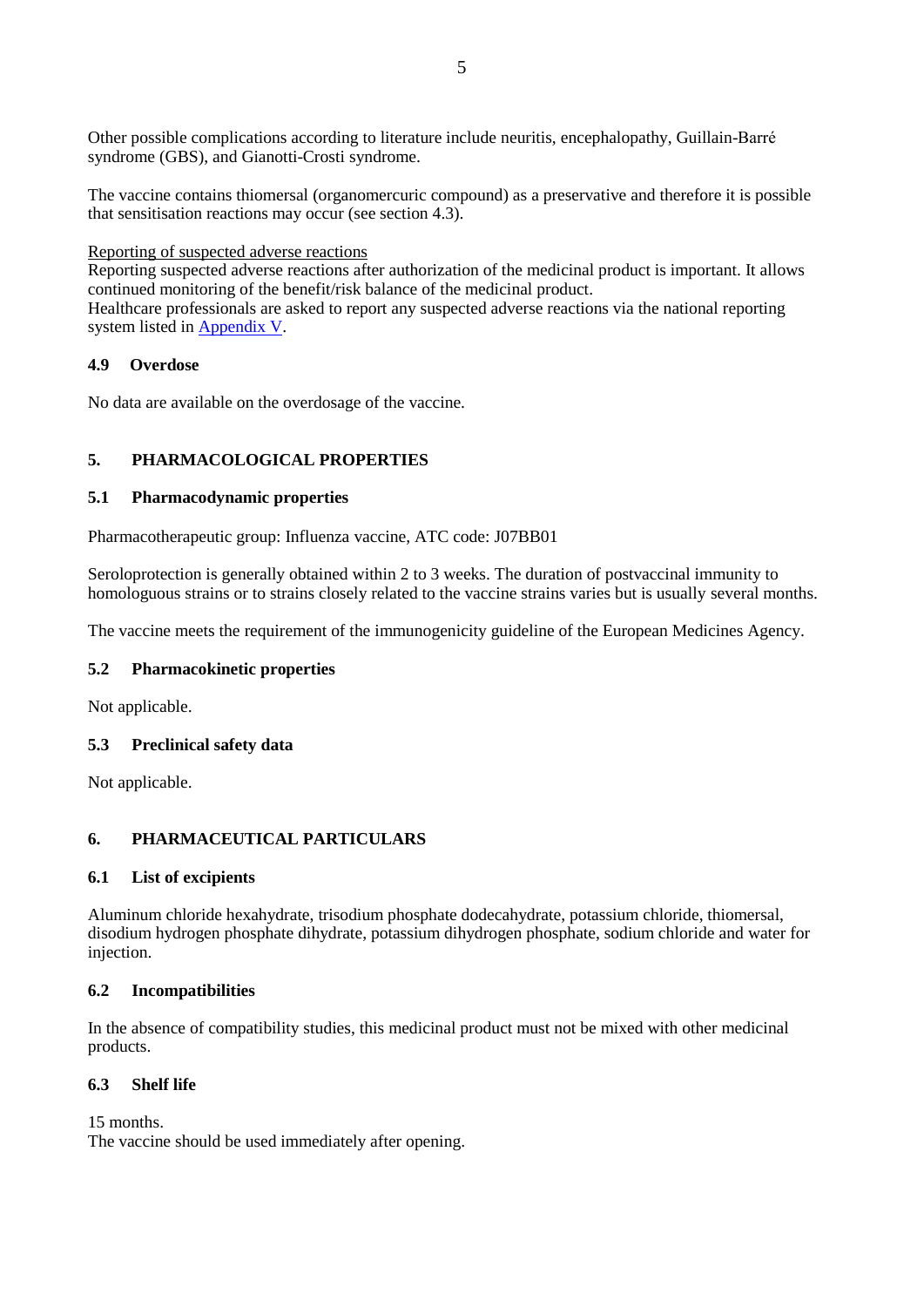### **6.4 Special precautions for storage**

Store in a refrigerator  $(2^{\circ}C - 8^{\circ}C)$ Do not freeze. Store in the original package in order to protect from light. For storage conditions after first opening of the medicinal product, see section 6.3.

## **6.5 Nature and contents of container**

0.5 ml suspension in an ampoule (Type I glass) with a breaking point.

Pack size of 1: One ampoule and one sterile safety syringe with retractable needle in a box.

Pack size of 20: One box contains 20 ampoules.

## **6.6 Special precautions for disposal and other handling**

The vaccine should be allowed to reach room temperature before use. Inspect intactness of the ampoule before opening. Shake well before opening. Check the homogeneity of the suspension after shaking. Inhomogenous vaccines should not be used!

Any unused medicinal product or waste material should be disposed of in accordance with local requirements.

The usage of the safety syringe – with retractable needle (Figures 1-6.)

(1)



Open as shown above, but do not push the safety syringe plunger!

(2)



Remove the protective needle cover! Ensure that the plunger is not fully depressed beyond the first graduation mark of the safety syringe scale, otherwise the needle can only be retracted back into the barrel of the syringe and the syringe cannot be used.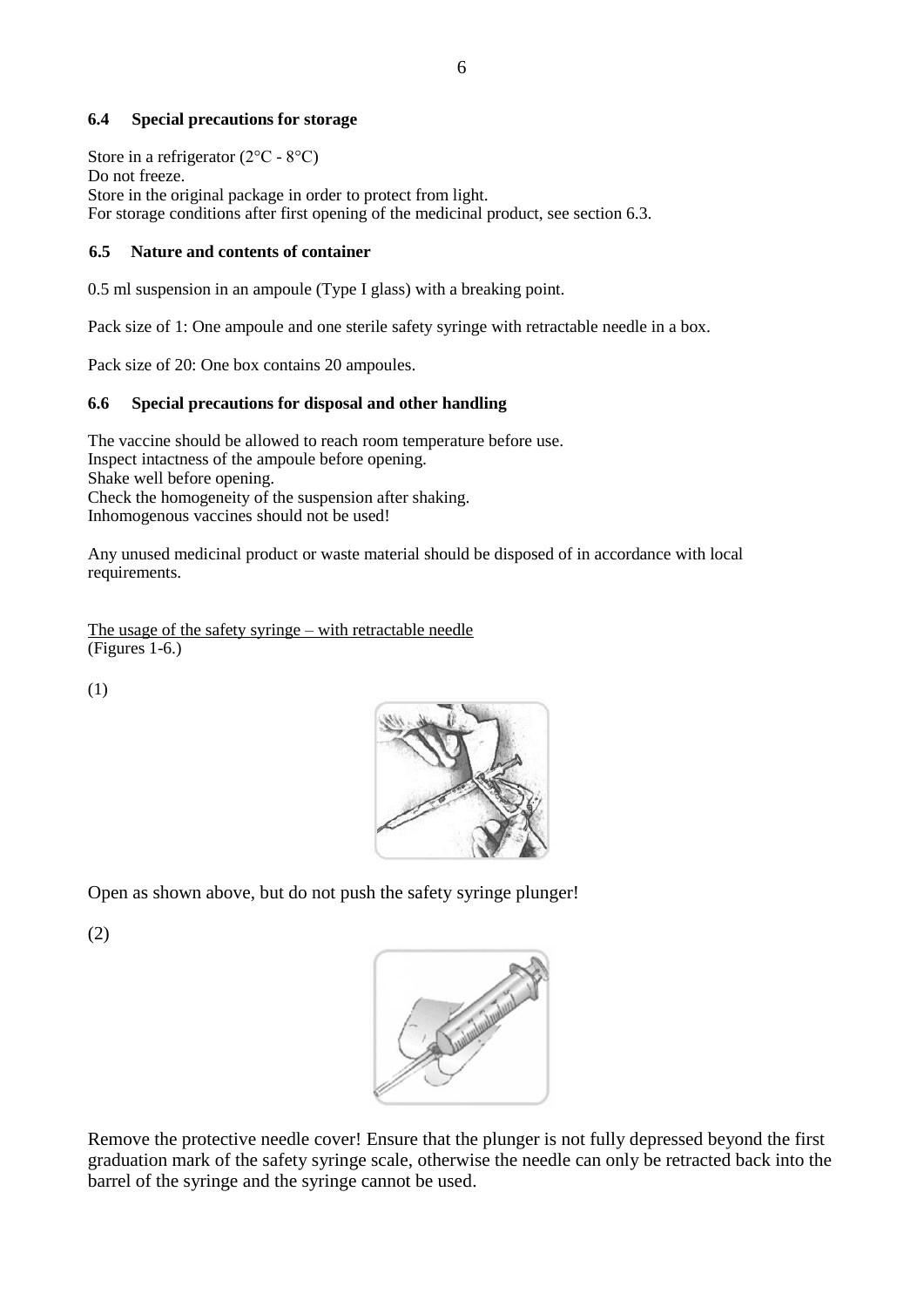(3)



Use standard technique to draw up medication. Ensure that the plunger is not fully depressed beyond the first graduation mark of the safety syringe scale.

(4)



Inject the medication by fully depressing the plunger.

(5)



Draw back plunger to retract the needle back to the barrel of the syringe.

(6)